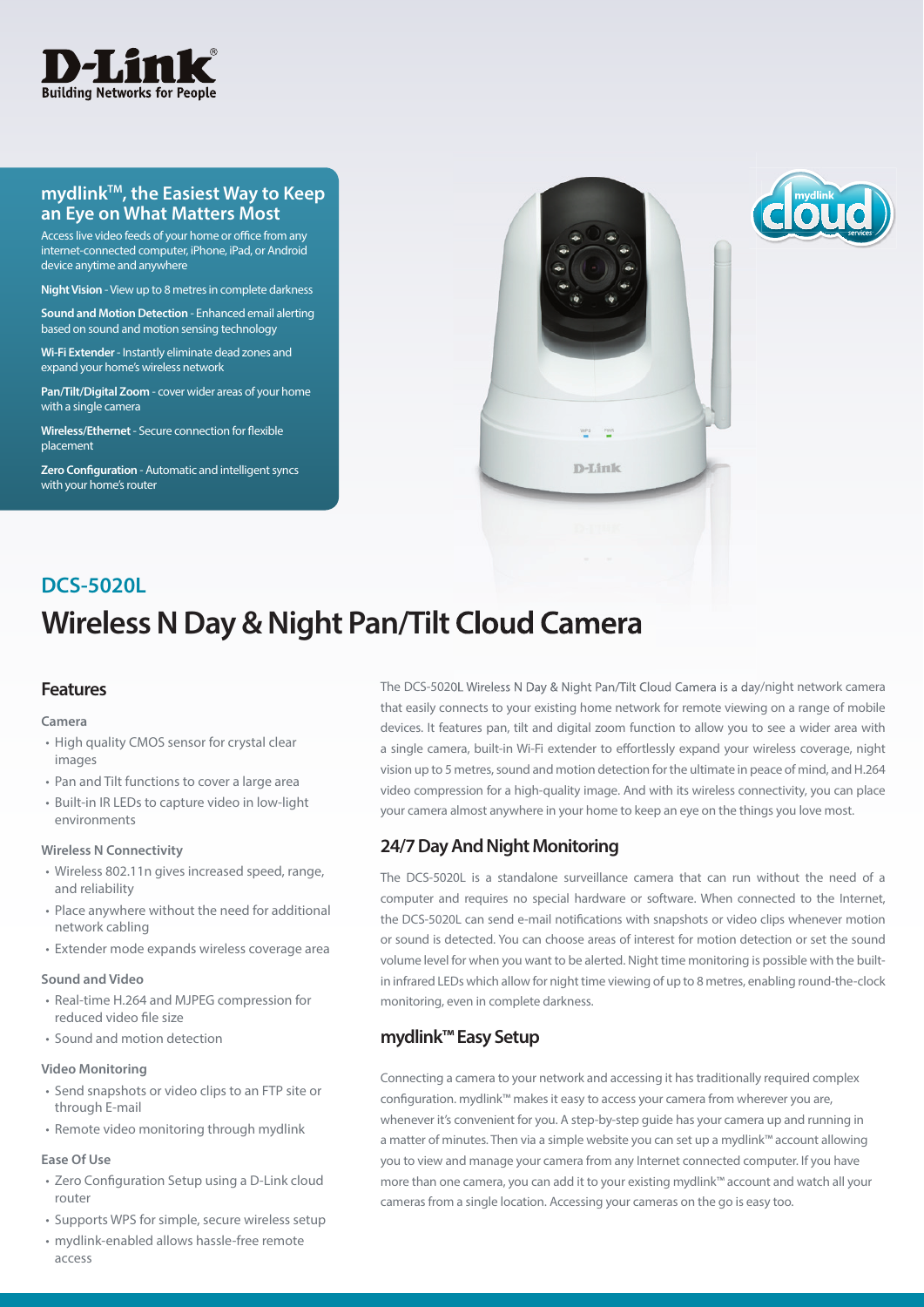

## **DCS-5020L Wireless N Day & Night Pan/Tilt Cloud Camera**

Just download the free mydlink™ app for your smart phone or tablet and you can quickly and easily view and configure your camera feed from anywhere with a wireless or 4G LTE/3G connection.

#### **Sharp Image Monitoring from Different Angles**

By providing you with sharp, responsive pan/tilt movement and digital zoom, the Wireless N Day & Night Pan/Tilt Cloud Camera gives you full control. You can quickly scan a wide area from a variety of angles, and 4x digital zoom lets you zoom in on specific areas for more detail. The DCS-5020L can also be set to move to specific preset positions, allowing the camera to focus on particular areas of interest within the surveillance area.

#### **Wireless N Connectivity And Extender**

Not only can the DCS-5020L connect via wireless N to your WPS-enabled router with a single press of a button, the extender mode can extend the range of your existing wireless network. This eliminates wireless dead spots to give you a more complete wireless coverage.

#### **Full Featured Surveillance System**

Included with the DCS-5020L is the free D-ViewCamTM software. D-ViewCamTM IP camera surveillance software is a comprehensive surveillance system designed to centrally manage multiple IP cameras. Supporting up to 32 IP cameras, D-ViewCamTM is compatible with all current D-Link IP cameras and provides digital monitoring and recording of video, audio, and events for various security applications. This software provides users with a wide array of features for added convenience, including video recording and playback, Video mode, Map mode, Wizard mode, Expert mode, Event Action, and more.



With the mydlink™ app for iPhone, iPad and Android devices, you can quickly and easily access your camera from anywhere with a Wi-Fi or 4G LTE/3G connection.



**Rear**

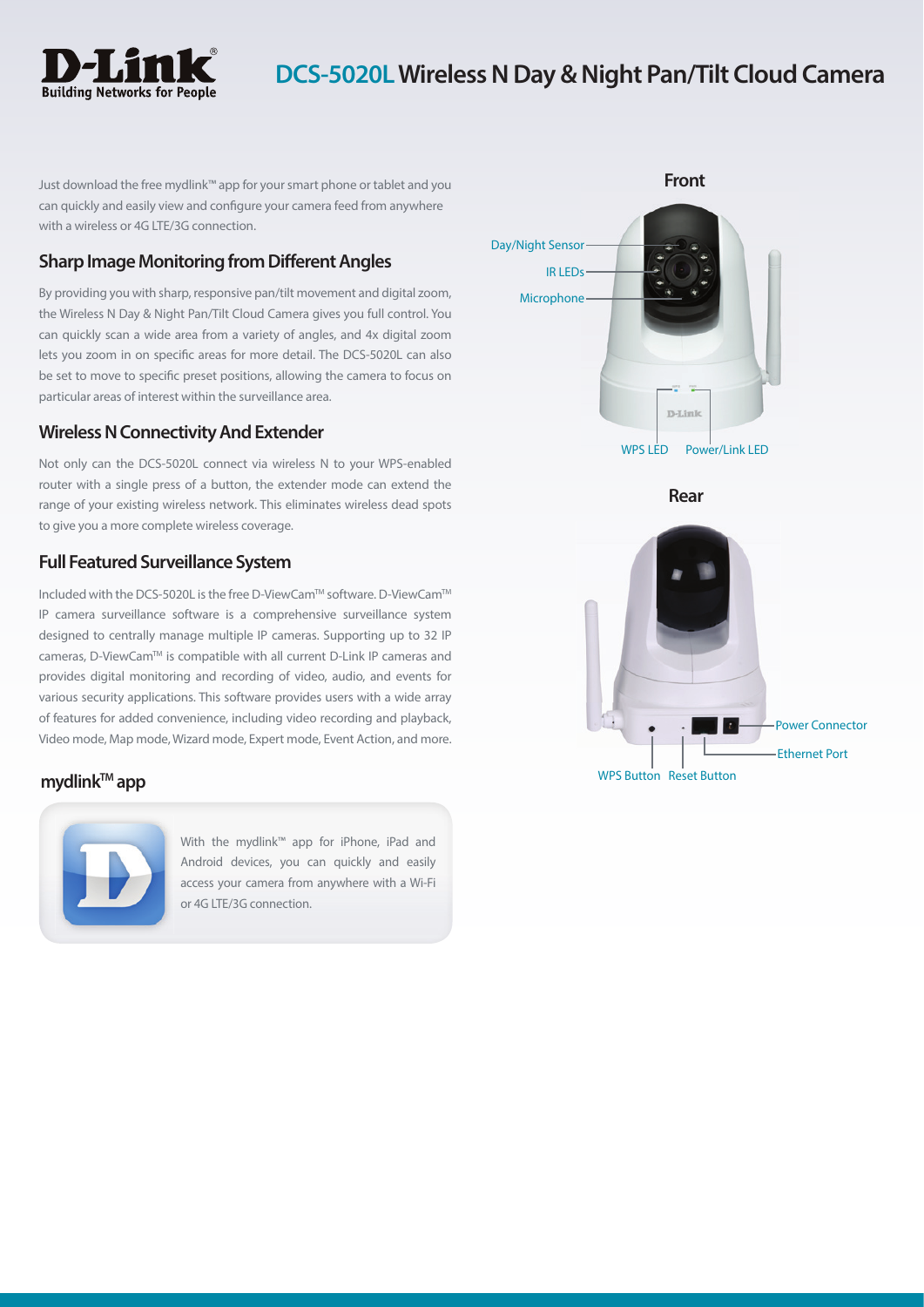

### **Technical Specifications**

| Camera                                 |                                                                                                                                                                                                                                                            |                                                                                                                                                                            |  |
|----------------------------------------|------------------------------------------------------------------------------------------------------------------------------------------------------------------------------------------------------------------------------------------------------------|----------------------------------------------------------------------------------------------------------------------------------------------------------------------------|--|
| Camera hardware profile                | • 1/5"VGA progressive CMOS sensor<br>• 8 metres IR illumination distance<br>• Minimum illumination: 0 lux with IR LEDs on<br>· Built-in Infrared-Cut Removable (ICR) Filter module<br>• 4X digital zoom<br>· Lens: fixed length 2.2 mm<br>• Aperture: F2.0 | • Angle of view:<br>$\cdot$ (H) 66.22 $^{\circ}$<br>$\cdot$ (V) 49.08 $^{\circ}$<br>$(D) 77.04^{\circ}$<br>• Exposure time: 1/15 to 1/15,000 sec.<br>· Built-in microphone |  |
| Image features                         | • Configurable image size, quality, frame rate, and bit rate<br>• Time stamp and text overlays                                                                                                                                                             | • Configurable motion detection windows<br>• Adjustable brightness, saturation, contrast                                                                                   |  |
| Video compression                      | • Simultaneous H.264/MJPEG format compression                                                                                                                                                                                                              | • JPEG for still images                                                                                                                                                    |  |
| Video resolution                       | • 640 x 480, 320 x 240, 160 x 112 at frame rates up to 30 fps                                                                                                                                                                                              |                                                                                                                                                                            |  |
| Audio compression                      | $\cdot$ PCM                                                                                                                                                                                                                                                |                                                                                                                                                                            |  |
| Connectivity                           | • 10/100 BASE-TX Ethernet port                                                                                                                                                                                                                             | • 802.11n wireless                                                                                                                                                         |  |
| Pan/Tilt                               |                                                                                                                                                                                                                                                            |                                                                                                                                                                            |  |
| Pan range                              | $\cdot$ -170 $\degree$ to +170 $\degree$ (total 340 $\degree$ )                                                                                                                                                                                            |                                                                                                                                                                            |  |
| Tilt range                             | $\cdot$ -25 $\degree$ to +95 $\degree$ (total 120 $\degree$ )                                                                                                                                                                                              |                                                                                                                                                                            |  |
| Angular velocity                       | • 16° per second                                                                                                                                                                                                                                           |                                                                                                                                                                            |  |
| Step setting                           | • Pan 1°/2°/3°/4°/5°(default)/10°/15°/20°/25°/30° per click                                                                                                                                                                                                | · Tilt: 1°/2°/3°/4°/5°(default)/10°/15°/20°/25°/30° per click                                                                                                              |  |
| <b>Network</b>                         |                                                                                                                                                                                                                                                            |                                                                                                                                                                            |  |
| Network protocols                      | • IPv4, ARP, TCP, UDP, ICMP<br>• DHCP client<br>• NTP client (D-Link)<br>• DNS client<br>· DDNS client (D-Link)<br>• SMTP client                                                                                                                           | • FTP client<br>• HTTP server<br>• PPPoE<br>• UPnP port forwarding<br>$\cdot$ LLTD                                                                                         |  |
| Security                               | • Password authentication                                                                                                                                                                                                                                  | • HTTP digest encryption                                                                                                                                                   |  |
| <b>Advanced Features</b>               |                                                                                                                                                                                                                                                            |                                                                                                                                                                            |  |
| System requirements for Web interfaces | • Operating system: Microsoft Windows, XP/Vista/7/8<br>• Browser: Internet Explorer 7/Firefox 12/Safari 4/Chrome 20 or higher with Java enabled                                                                                                            |                                                                                                                                                                            |  |
| Event management                       | • Motion detection<br>· Sound level detection                                                                                                                                                                                                              | • Event notification and uploading of snapshots/video<br>clips via e-mail (SMTP) or FTP                                                                                    |  |
| <b>Remote Access</b>                   |                                                                                                                                                                                                                                                            |                                                                                                                                                                            |  |
| Remote management                      | • Configuration accessible via web browser                                                                                                                                                                                                                 |                                                                                                                                                                            |  |
| Mobile support                         | • mydlink Lite app for iOS and Android                                                                                                                                                                                                                     | • mydlink+ app for iOS and Android                                                                                                                                         |  |
| D-ViewCam™ system requirements         | • Operating System: Microsoft Windows XP/Vista/7<br>• Web Browser: Internet Explorer 7 or higher                                                                                                                                                           | · Protocol: Standard TCP/IP                                                                                                                                                |  |
| D-ViewCam™ software functions          | • Remote management/control of up to 32 cameras<br>• Viewing of up to 32 cameras on one screen<br>· Supports all management functions provided in web<br>interface                                                                                         | · Scheduled motion triggered, or manual recording<br>options                                                                                                               |  |